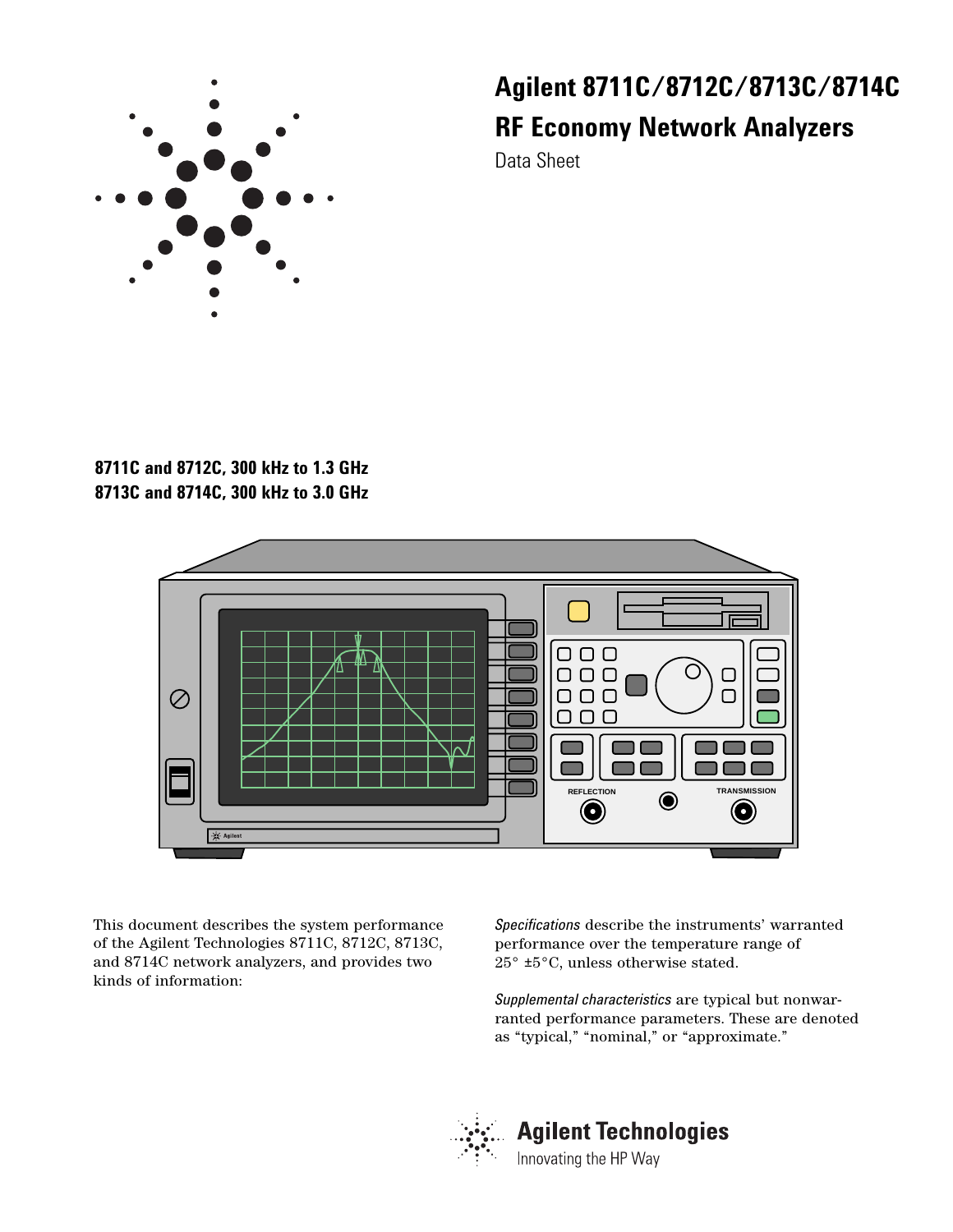## **Specifications**

#### **Measurement Ports**

|                                        | 8711C and 8712C       | 8713C and 8714C                                            |
|----------------------------------------|-----------------------|------------------------------------------------------------|
| Impedance                              | 50 and 75 ohm         |                                                            |
| Directivity                            | 40dB                  | 40 dB                                                      |
| Source match (reflection) 30 dB        |                       | 30 dB                                                      |
| Source match<br>(response calibration) | 14 dB typical         | 23 dB typical at $<$ 1.3 GHz,<br>20 dB typical at >1.3 GHz |
| Source match<br>(enhanced calibration) | 30 dB                 | 30 dB                                                      |
| Load match                             | 18 dB typical         | 20 dB typical at $<$ 1.3 GHz,<br>18 dB typical at >1.3 GHz |
| Reflection tracking                    | $\pm 0.02$ dB typical | $\pm 0.04$ dB typical                                      |

This table shows the residual Agilent 8711C, 8712C, 8713C, and 8714C system specifications. These characteristics apply at an environmental temperature of 25° ±5°C, with less than 1°C deviation from the calibration temperature. Directivity and source match specifications apply after calibration.

#### **Source**

| <b>Frequency</b>    |                                                   |
|---------------------|---------------------------------------------------|
| Range               | 300 kHz to 1.3 GHz (8711C and 8712C)              |
|                     | 300 kHz to 3.0 GHz (8713C and 8714C)              |
| Resolution          | 1 Hz                                              |
| Stability           | $\pm 5$ ppm 0°C to 55°C (typical)                 |
| Accuracy            | 1) $\pm 5$ ppm at 25 $\degree$ C $\pm 5\degree$ C |
|                     | $2$ <1 Hz at 10% change in line voltage           |
| <b>Harmonics</b>    | <–20 dBc, <1 MHz for 8711C and 8712C              |
|                     | <-30 dBc, >1 MHz for 8711C and 8712C              |
|                     | $\leq -30$ dBc for 8713C and 8714C                |
| <b>Output Power</b> |                                                   |
| Resolution          | $0.01$ dB                                         |
| Level accuracy      | $±1.0$ dB                                         |
|                     | $\pm 1.5$ dB Option 1EC <sup>1</sup>              |
|                     | $\pm 2.0$ dB Option 1E1                           |
|                     | $\pm 3.0$ dB Option 1EC <sup>1</sup> and 1E1      |

## **Maximum and Minimum Power (dBm)**

|                                 |                  | 8711C and 8712C  |                  |                  | 8713C and 8714C  |                  |
|---------------------------------|------------------|------------------|------------------|------------------|------------------|------------------|
|                                 | ≤1.0 GHz         |                  | $>1.0$ GHz       |                  |                  |                  |
| <b>Options</b>                  | minimum<br>power | maximum<br>power | minimum<br>power | maximum<br>power | maximum<br>power | maximum<br>power |
| No options                      | 0                | 16               | 0                | 13               | $-5$             | 10               |
| 1E1                             | $-60$            | 15               | $-60$            | 12               | $-60$            | 9                |
| 1EC <sup>1</sup>                | $-3$             | 13               | $-3$             | 10               | $-8$             |                  |
| 1DA                             | $-2$             | 14               | $-2$             | 11               | $-9$             | 6                |
| $1E1$ and $1ECT$                | $-60$            | 12               | $-60$            | 9                | $-60$            | 6                |
| 1E1 and 1DA                     | $-60$            | 13               | $-60$            | 10               | $-60$            | 5                |
| 1EC <sup>1</sup> and 1DB        | $-5$             | 11               | $-5$             | 8                | $-12$            | 3                |
| 1EC <sup>1</sup> , 1E1, and 1DB | $-60$            | 10               | $-60$            |                  | $-60$            | 2                |

1. All power specifications with Option 1EC (75 ohms) are typical above 2.0 GHz.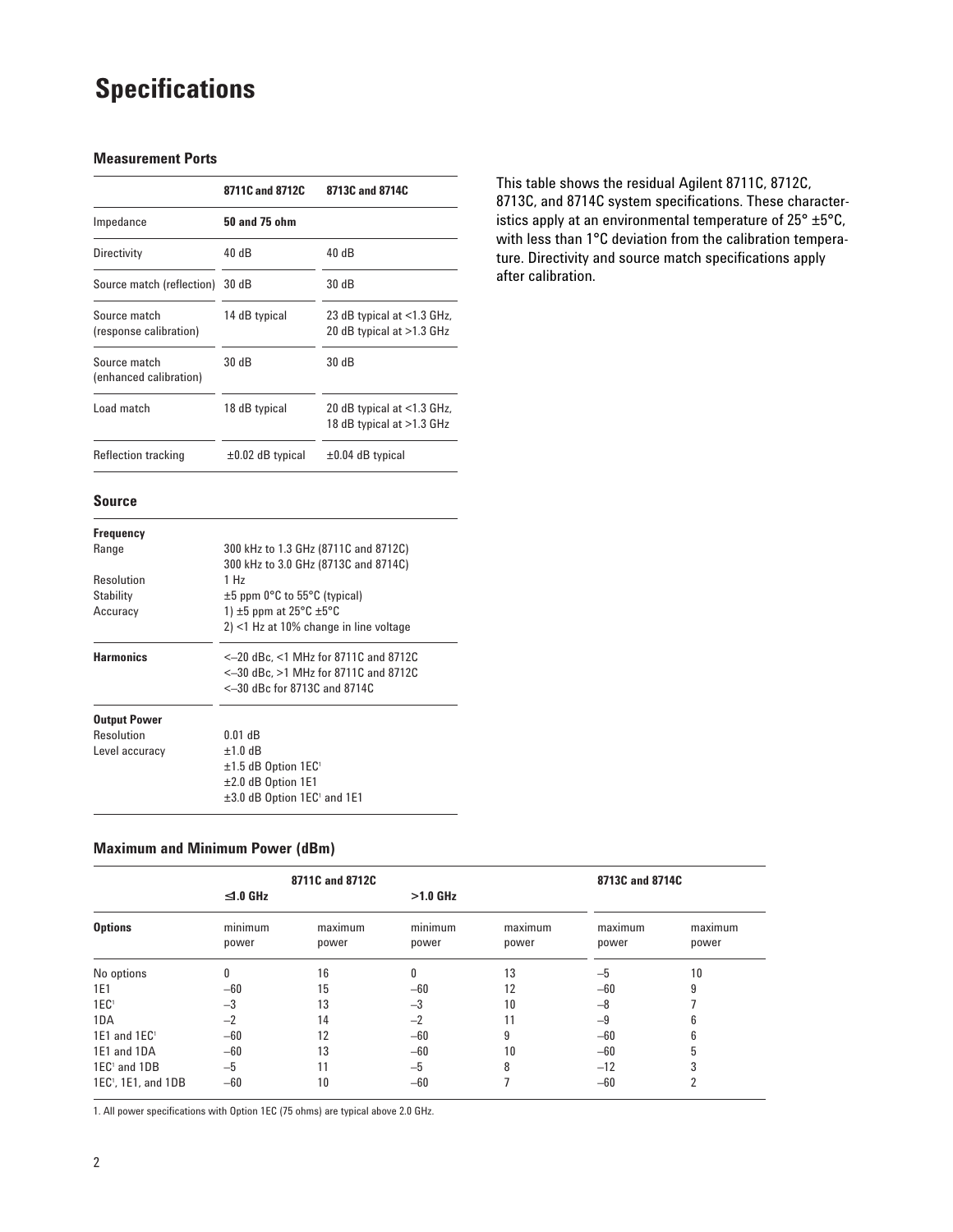#### **Receiver**

|                                          | 8711C and 8712C                     | 8713C and 8714C                     |
|------------------------------------------|-------------------------------------|-------------------------------------|
| <b>Frequency range</b>                   |                                     |                                     |
| Narrowhand                               | 300 kHz to 1.3 GHz                  | 300 kHz to 3.0 GHz                  |
| <b>Broadband</b>                         | 0.01 to 1.3 GHz                     | 0.01 to 3.0 GHz                     |
| Dynamic range <sup>2</sup><br>Narrowhand |                                     |                                     |
| $50$ ohm                                 |                                     | $>100$ dB                           |
|                                          | $>100$ dB. $\geq$ 5 MHz             |                                     |
|                                          | $(+10 \text{ to } -90 \text{ dBm})$ | $(+10 to -90 dBm)$                  |
|                                          | >60 dB, <5 MHz                      |                                     |
| $75$ ohm                                 | (+10 to -50 dBm)<br>>97 dB. >5 MHz  | $>97$ dB                            |
|                                          | $(+10 to -87 dB)$                   | $(+10 to -87 dB)$                   |
|                                          | >57 dB, <5 MHz                      |                                     |
|                                          |                                     |                                     |
| <b>Broadband</b>                         | $(+10 \text{ to } -47 \text{ dBm})$ |                                     |
| $50$ ohm                                 | $>66$ dB                            | $>66$ dB                            |
|                                          | $(+16 \text{ to } -50 \text{ dBm})$ | $(+16 \text{ to } -50 \text{ dBm})$ |
| 75 ohm                                   | $>63$ dB                            | $>63$ dB                            |
|                                          | $(+16 \text{ to } -47 \text{ dBm})$ | $(+16$ to $-47$ dBm)                |
|                                          |                                     |                                     |
| <b>Maximum input</b>                     |                                     |                                     |
| Narrowhand                               | $+10$ dBm                           | $+10$ dBm                           |
| $(0.5$ dB compression)                   |                                     |                                     |
| <b>Broadband</b>                         | $+16$ dBm                           | $+16$ dBm                           |
| (0.55 dB compression)                    |                                     |                                     |
| Damage level                             | $+23$ dBm.                          | $+23$ dBm.                          |
|                                          | $±25$ VDC                           | $±25$ VDC                           |
|                                          |                                     |                                     |
| Trace noise <sup>3</sup>                 |                                     |                                     |
| Medium BW                                | $\pm 0.2$ dB                        | $±0.2$ dB                           |
| Narrow BW                                | $±0.1$ dB                           | $\pm 0.05$ dB                       |
|                                          |                                     |                                     |

2. *Receiver dynamic range* is calculated as the difference between maximum receiver input level and receiver's noise floor.

*System dynamic range* applies to transmission measurements only, since reflection measurements are limited by directivity. *Noise floor* is specified as the mean trace noise at specified CW frequencies. A signal at this level would have a signal to noise ratio of 3 dB. Noise floor is

measured with test ports terminated in loads, response and isolation calibration, 15 Hz IF bandwidth, 10 dB source power, and no averaging.

3. Measured at 0 dBm, excluding frequency response, transmission measurement.

#### **Receiver Dynamic Accuracy**









**Broadband**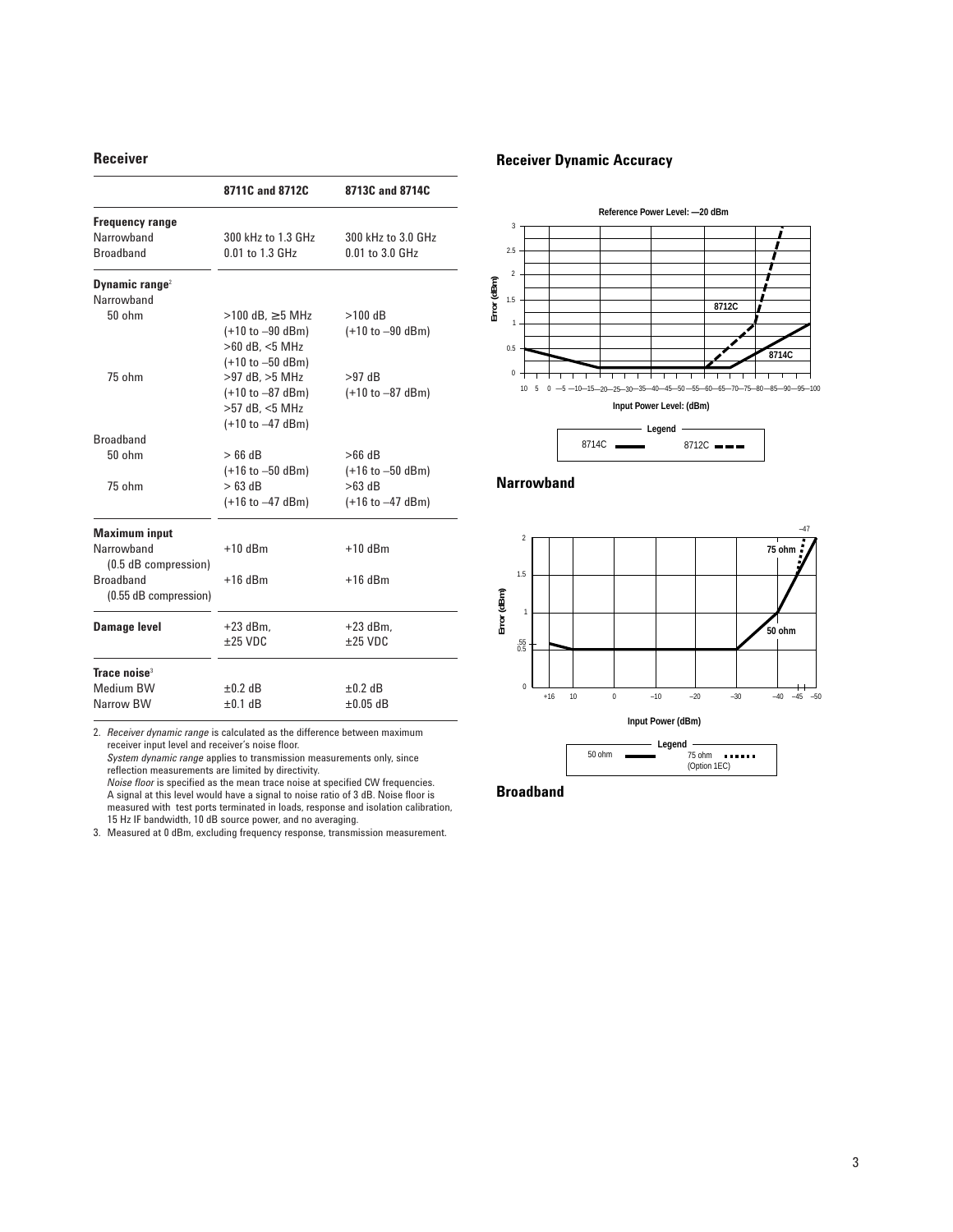## **Supplemental Data**

## **Source Signal Purity**

|                                              | 8711C and 8712C                           | 8713C and 8714C     |
|----------------------------------------------|-------------------------------------------|---------------------|
| <b>Nonharmonic spurious</b>                  |                                           |                     |
| $>50$ kHz from carrier                       | $<-20$ dBc. $<1$ MHz                      | $<-30$ dBc          |
| <50 kHz from carrier                         | $\leq -30$ dBc. $\geq 1$ MHz<br>$<-25$ dB | $<-25$ dBc          |
| <b>Phase noise</b>                           | $-70$ dBc/Hz                              | $-67$ dBc/Hz        |
| (at 10 kHz offset)                           |                                           |                     |
| <b>Residual AM</b><br>(in 100 kHz bandwidth) | $<-50$ dBc                                | $<-50$ dBc          |
| <b>Residual FM</b><br>30 Hz to 15 kHz        | $<$ 1.5 kHz<br>peak                       | $<$ 1.5 kHz<br>peak |
|                                              |                                           |                     |

#### **Display Characteristics**

| Amplitude<br>Display resolution<br>Reference level | $0.01$ dB/division<br>range: $\pm 500$ dB<br>resolution: 0.01 dB |
|----------------------------------------------------|------------------------------------------------------------------|
|                                                    | 8712C and 8714C                                                  |
|                                                    |                                                                  |
| <b>Phase</b>                                       |                                                                  |
| Range                                              | $±180^{\circ}$                                                   |
| Display resolution                                 | $0.1^{\circ}$ /division                                          |
| Marker resolution                                  | $0.01^\circ$                                                     |
| Reference level                                    | range $\pm 360^\circ$                                            |
|                                                    | resolution 0.01°                                                 |
| Polar scale range                                  | 10µ to 1M/division                                               |
|                                                    |                                                                  |

## **Typical Measurement Uncertainty for Agilent 8714C at 1.3 GHz**



**Transmission magnitude uncertainty**



**Reflection magnitude uncertainty**

These graphs show the measurement uncertainty for the Agilent 8714C. The assumptions made to generate these curves were: For transmission uncertainty, S11 = S22 = 0.0; and for the reflection uncertainty,  $S_{21} = S_{12} = 0.0$ . Reflection



**Transmission phase uncertainty**



**Reflection phase uncertainty**

tracking  $= 0.01$  dB, transmission tracking  $= 0.03$  dB (computed from match terms), and trace noise = 0.25 dB. Power = 0 dBm for reflection measurements, and –20 dBm for transmission measurements, fine system bandwidth.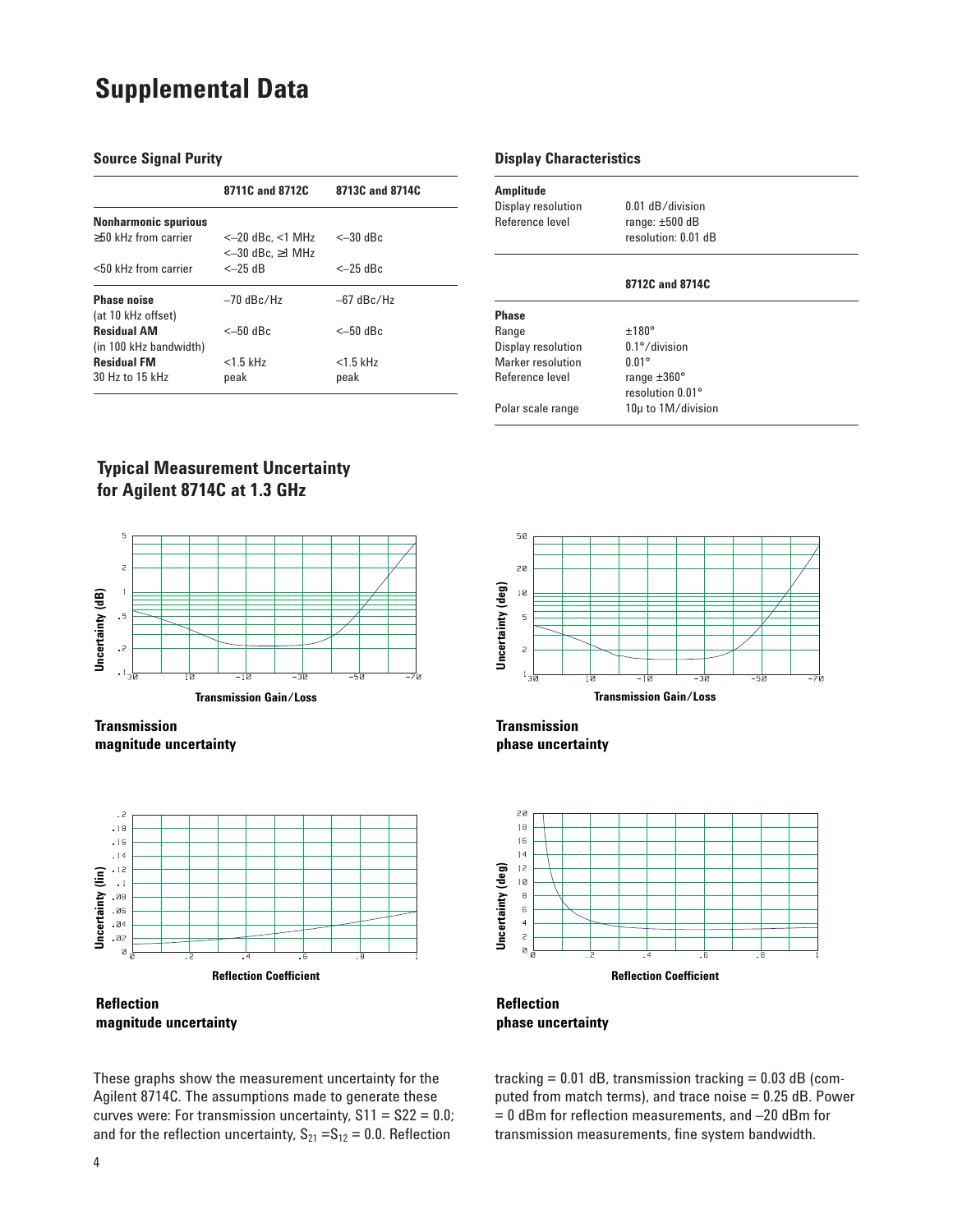## **Group Delay**

## **AM Delay (Option 1DA/1DB)**

This option adds amplitude modulation group delay capability, which allows measurements of group delay through frequency-translation devices such as tuners or mixers. Using two external scalar detectors (Agilent 86200B or 86201B) and a power splitter (all included) this option measures group delay in any device that does not have limiting circuits, saturated amplifiers, or automatic gain control.

| <b>Aperture</b>       | 55.56 kHz                    |
|-----------------------|------------------------------|
| <b>Resolution</b>     | 1 ns/division                |
| Accuracy <sup>4</sup> | $±4$ ns                      |
| Delay range           | 30 µsec (9000 m)             |
| Amplitude range       | $-10$ to $+13$ dBm (typical) |

#### **AM Delay Dynamic Accuracy (typical)5**

| <b>Power</b>   | <b>Delay</b> |
|----------------|--------------|
| $0$ to $10$ dB | $±10$ ns     |
| 10 to 20 dB    | $±20$ ns     |

## **Group Delay**

Group delay is computed by measuring the phase change within a specified frequency step (determined by the frequency span, and the number of points). This is also known as d(phi)/d(omega).

#### **Aperture**

Maximum aperture: 20% of frequency span Minimum aperture: (frequency span) / (number of points –1)

#### **Range**

The maximum delay is limited to measuring no more than 180° of phase change within the minimum aperture. Range =  $1/(2 \times \text{minimum aperture})$ 

#### **Accuracy**

The following graph shows group delay accuracy at 1.3 GHz with type-N transmission calibration and 15 Hz IF bandwidth. Insertion loss is assumed to be <2 dB and electrical length to be ten meters.



**Group delay accuracy**

4. Specified at 0 dBm, 16 averages, well-matched device, normalized.

5. Normalized at +10 dBm.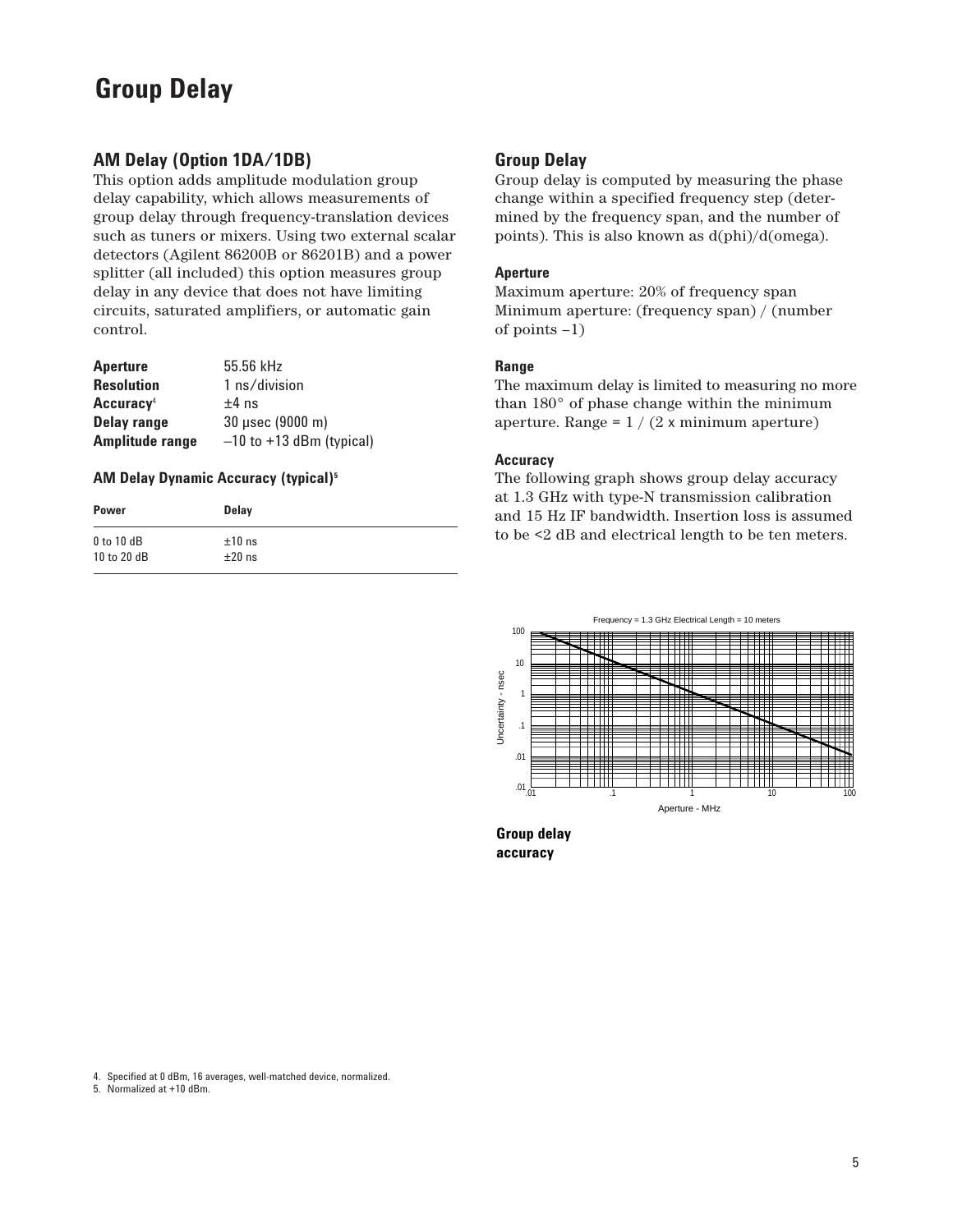## **Characteristics**

## **Measurement**

#### **Number of display measurements**

Two simultaneous measurements available

#### **Measurements**

- Narrowband: reflection (A/R), transmission (B/R), A, B, R
- Broadband: X, Y, Y/X, X/Y, Y/R<sup>\*</sup>, power  $(B^*, R^*)$ , conversion loss  $(B^*/R^*)$

#### **Formats**

- Rectilinear: log or linear magnitude, SWR
- Phase, group delay, real and imaginary, Smith chart, and polar (8712C and 8714C only)

#### **Data markers**

Each display channel has eight markers. Markers are coupled between channels. Any one of eight markers can be the reference marker for delta marker operation. Annotation for up to four markers can be displayed at one time.

#### **Marker functions**

Markers can be used for various functions: marker search, mkr to max, mkr to min, mkr  $\rightarrow$  target, mkr bandwidth, mkr delta frequency, mkr delta amplitude, and notch. Also with user-defined target values, mkr  $\rightarrow$  center, mkr  $\rightarrow$  reference, mkr  $\rightarrow$ electrical delay are available. The tracking function enables continuous update of marker search values on each sweep.

For testing cable TV broadband amplifiers, the slope and flatness functions enable rapid tuning. Marker statistics enable measurement of the mean, peak-to-peak, and standard deviation of the data between two markers.

## **Storage**

## **Internal memory**

380 Kbytes of nonvolatile storage is available to store up to 20 instrument states via the save/recall menu. Instrument states can include all control settings, active limit lines, memory trace data, active calibration coefficients, and custom display titles.

## **Disk drives**

Data, instrument states (including calibration data), and IBASIC programs can also be stored on disk, using the built-in disk drive. Data can be stored to disk in MS-DOS (R) format. Data can be stored in binary, PCX, HP-GL, or ASCII formats.

## **Data Hardcopy Data plotting and printing**

Hard copy plots are automatically produced with HP-GL compatible digital plotters such as the HP 7475A. Hardcopy prints can be dumped to compatible graphics printers such as the HP DeskJet or LaserJet (in single color or multicolor format). The analyzer provides Centronics, RS-232C, GPIB, and LAN interfaces.

## **Data listings**

Printouts of instrument data are directly produced with a printer such as any HP DeskJet or LaserJet.

## **CRT formats**

Single-channel, dual-channel overlay (both traces on one graticule), or dual-channel split (each trace on separate graticules).

## **Trace functions**

Display current measurement data, memory data, or current measurement with memory data simultaneously. Vector division of current linear measurement values and memory data.

## **Display annotations**

Start/stop, center/span, or CW frequency, scale/division, reference level, marker data, soft key functions, warning and caution messages, titles, clock, and pass/fail indication.

## **Limit lines**

Create test limit lines that appear on the display for pass/fail testing. Limits may be any combination of lines or discrete points. Limit test TTL output available for external control or indication. Limit lines are only available in rectilinear formats.

## **Remote Programming Via GPIB**

#### **Interface**

GPIB interface operates to IEEE 488.2 and SCPI standard interface commands.

## **Pass control**

Allows the analyzer to request control of the GPIB (when an active controller is present) output to a plotter or printer.

## **System controller**

Lets the analyzer become the controller on the GPIB bus to directly control a plotter or a printer.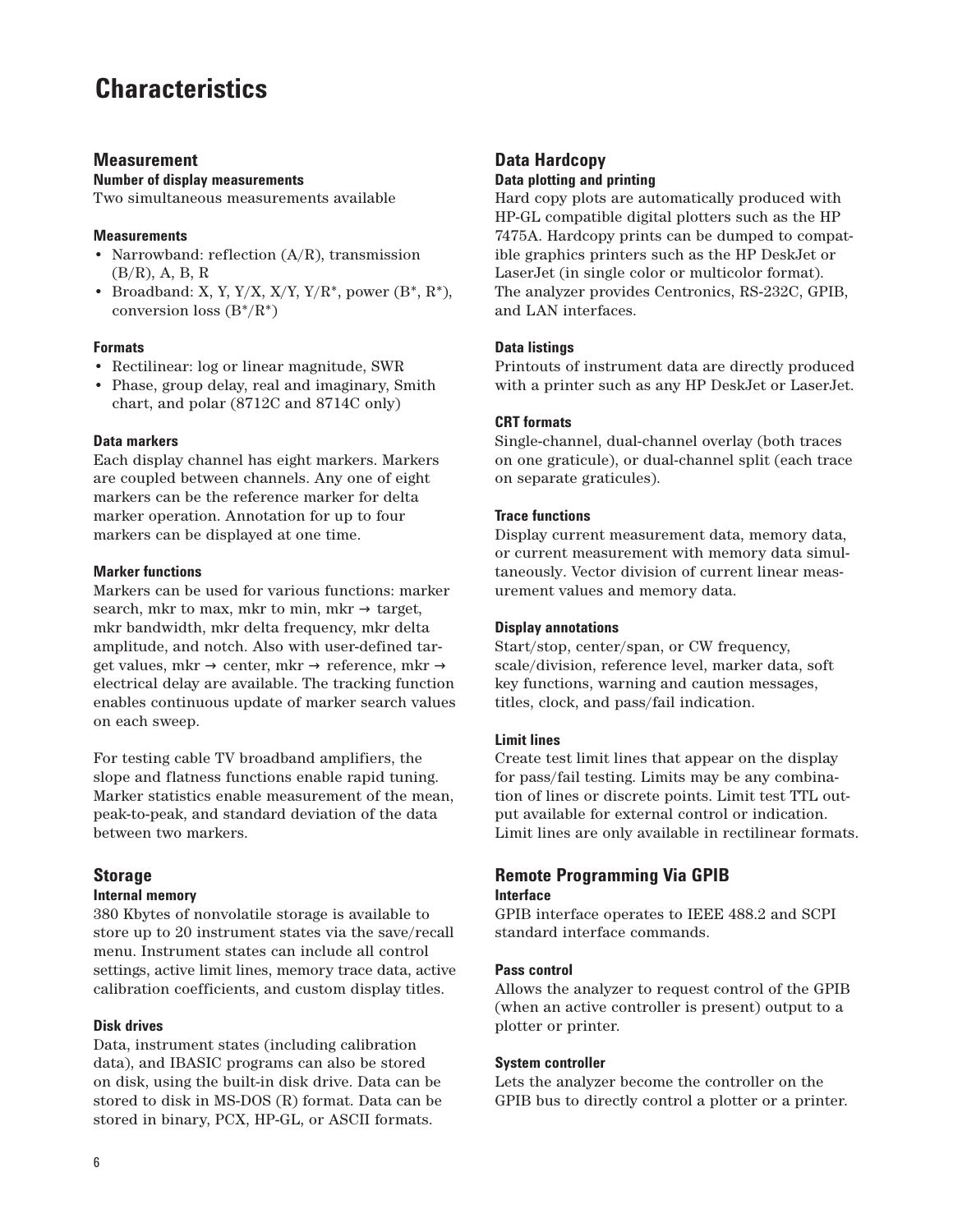#### **Data transfer formats**

- ASCII
- 32- or 64-bit IEEE 754 floating point format
- Mass memory transfer commands allow file transfer between external controller and analyzer.

## **Remote Programming Via LAN**

#### **SCPI Interface**

Analyzer can be controlled by sending SCPI commands via TCP/IP to port 5025.

#### **FTP Interface**

Instrument state and data files can be transferred via FTP. Dynamic data disk provides direct access to instrument states, screen dumps, trace data, and operating parameters.

## **Determining Optimal Sweep Speed and Dynamic Range**

Dynamic range, sweep time, and IF Bandwidth are interdependent quantities. Reducing sweep time usually results in a decrease in dynamic range. A compromise must be made depending upon the application. The following charts will help in making these tradeoffs. All data determined from preset conditions, except as noted.

#### **Agilent 8714C dynamic range vs IF BW (typical)**

| <b>IF</b> bandwidth                                                     | Narrowband dynamic range                                           |  |
|-------------------------------------------------------------------------|--------------------------------------------------------------------|--|
| Wide (6500 Hz)<br>Medium (3700 Hz)<br>Narrow (250 Hz)<br>Fine $(15 Hz)$ | 70 dB typical<br>90 dB typical<br>105 dB typical<br>110 dB typical |  |
|                                                                         |                                                                    |  |

#### **Measurement sweep times (msec) (typical)**

|              |         |     | 8711C and 8712C | 8713C and 8714C |       |
|--------------|---------|-----|-----------------|-----------------|-------|
| <b>IF BW</b> | Span    | fwd | cvcle           | fwd             | cycle |
| Medium       | Full    | 132 | 159             | 182             | 223   |
| Wide         | Full    | 64  | 72              | 118             | 159   |
| Wide         | 200 MHz | 51  | 59              | 68              | 87    |



**Agilent 8711C/8712C/8713C/8714C block diagram**

## **Determining Automated Test Configuration**

These charts show that IBASIC CSUBs can access the trace data faster than an external computer. Also, if only a few trace points need to be queried, using markers can be faster.

#### **Trace Transfer Time via GPIB (in milliseconds)**

#### **Entering trace data into the S700 workstation:**

|                  |          |      | <b>Number of points</b> |     |     |      |
|------------------|----------|------|-------------------------|-----|-----|------|
| Data             | Format   | 11   | 51                      | 201 | 401 | 1601 |
| <b>Formatted</b> | ASCII    | 14   | 43                      | 160 | 305 | 1200 |
| <b>Formatted</b> | Real, 64 | < 10 | <12                     | 20  | 34  | 105  |
| Formatted        | Real, 32 | < 10 | 11                      | 20  | 24  | 62   |
| Corrected        | ASCII    | 20   | 79                      | 294 | 574 | 2239 |
| Corrected        | Real, 64 | < 10 | 16                      | 31  | 50  | 172  |
| Corrected        | Real, 64 | < 10 | 12                      | 23  | 34  | 110  |
| Corrected        | Int, 16  | < 10 | 11                      | 20  | 26  | 69   |

#### **Entering trace data into IBASIC using CSUBs:**

| <b>Number of points</b> |               |    |    |     |     |      |  |
|-------------------------|---------------|----|----|-----|-----|------|--|
| <b>Data</b>             | <b>Format</b> | 11 | 51 | 201 | 401 | 1601 |  |
| Corrected               | Real, 64      |    |    | 10  | 15  | 39   |  |
| Formatted               | Real, 64      |    |    | 9   | 13  | 32   |  |

## **Entering a single marker via GPIB:**

CALC1: MARK1: Y? <10 ms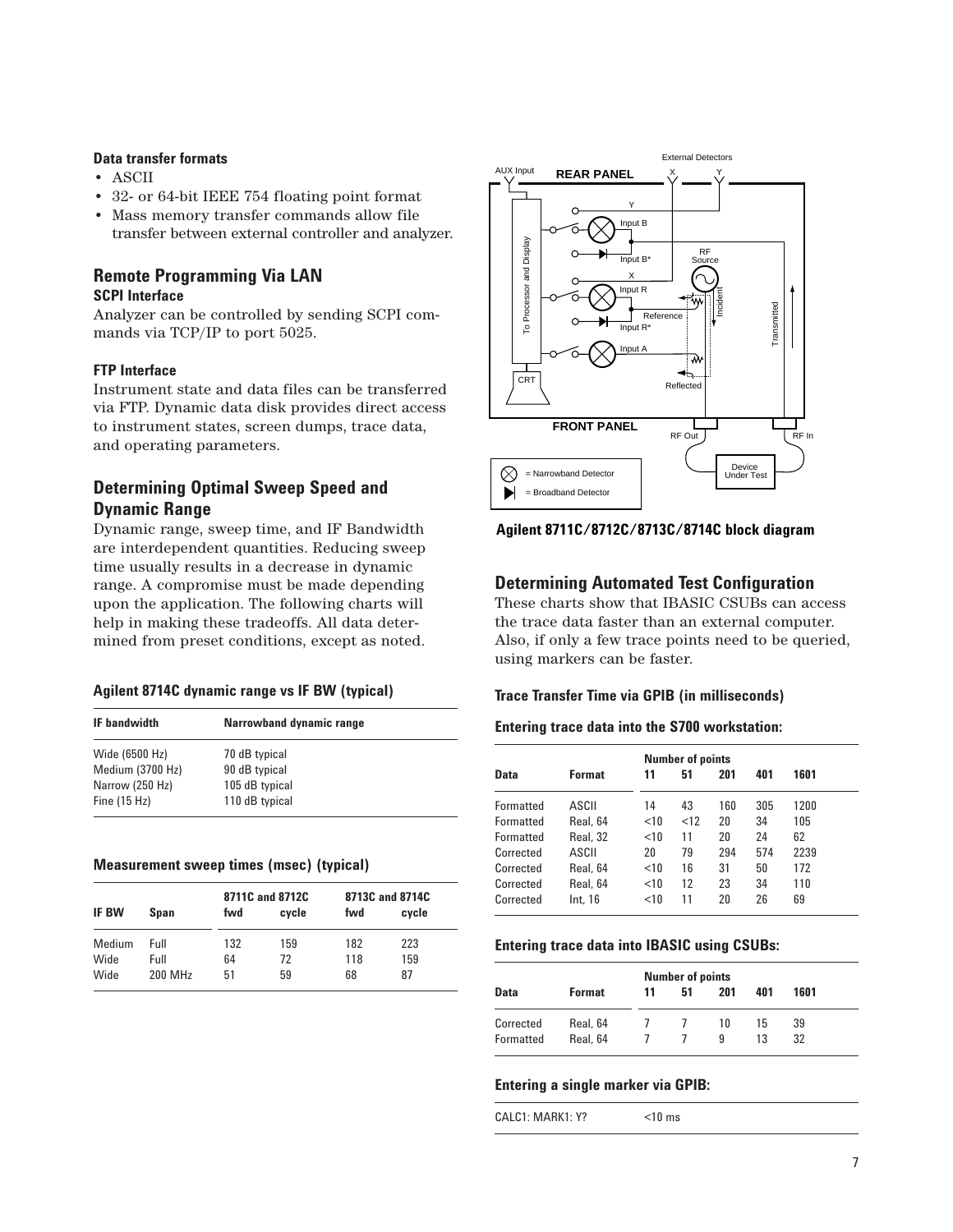## **Calibration**

## **Measurement Calibration**

Calibration significantly reduces measurement uncertainty due to errors caused by system directivity, source match, reflection tracking, and crosstalk. These analyzers reduce systematic errors with a built-in calibration so that measurements can be made on many devices without performing a user calibration.

For greater accuracy, especially for special test setups, the analyzers offer one-port reflection calibration to remove reflection errors. For transmission measurements, the analyzers offer a response calibration to remove transmission tracking errors, a response and isolation calibration to remove transmission tracking and crosstalk errors, and enhanced response calibration to remove transmission tracking and source match errors.

The interpolated mode recalculates the error coefficients when the test frequencies or the number of points are changed. The resulting frequency range must be within or equal to the user calibration frequency span. System performance is not specified for measurements with interpolated error correction applied.

## **Calibrations Available**

## **Transmission Measurements**

## • **Normalization**

Simultaneous magnitude and phase correction of frequency response errors for transmission measurements. Requires a through connection. Used for both narrowband and broadband measurements. Does not support interpolation.

#### • **Response**

Simultaneous magnitude and phase correction of frequency response errors for transmission measurements. Requires a through connection.

#### • **Response and isolation**

Compensates for frequency response and crosstalk errors. Requires a load termination on reflection and transmission ports and a through connection.

#### • **Enhanced response**

Compensates for frequency response and source match errors. Requires open, short, load, and through connections.

#### **Reflection Measurements**

• **One-port calibration**

Calibrates reflection port to correct directivity, tracking, and source match errors. Requires an open, short, and load.

## **Calibration Kits**

Data for several standard calibration kits are stored in the instrument for use by calibration routines. They include:

- 3.5 mm
- type-F 75 ohm
- type-N 50 ohm
- type-N 75 ohm

In addition you can also describe the standards for a user-defined kit (for example, open-circuit capacitance coefficients, offset short length, or fixed loads).

The following calibration kits available from Agilent contain precision standards in many different connector types. For further information, consult the *RF Economy Network Analyzer Configuration Guide,* literature number 5965-1461.

## **Agilent 85032B/E 50-ohm type-N calibration kit**

Contains precision 50 ohm type-N standards used to calibrate the analyzer to measure devices with 50 ohm type-N connectors. E versions do not contain adaptors or female standards.

#### **Agilent 85036B/E 75-ohm type-N calibration kit**

Contains precision 75 ohm type-N standards to calibrate the analyzer to measure devices with 75 ohm type-N connectors. E versions do not contain adaptors or female standards.

#### **Agilent 85039A type-F calibration kit**

Contains 75 ohm type-F standards to calibrate the analyzer to measure devices with type-F connectors.

#### **Agilent 85033D Option 001 3.5 mm calibration kit**

Contains precision 3.5 mm standards to calibrate the analyzer to measure devices with 3.5 mm or SMA connectors.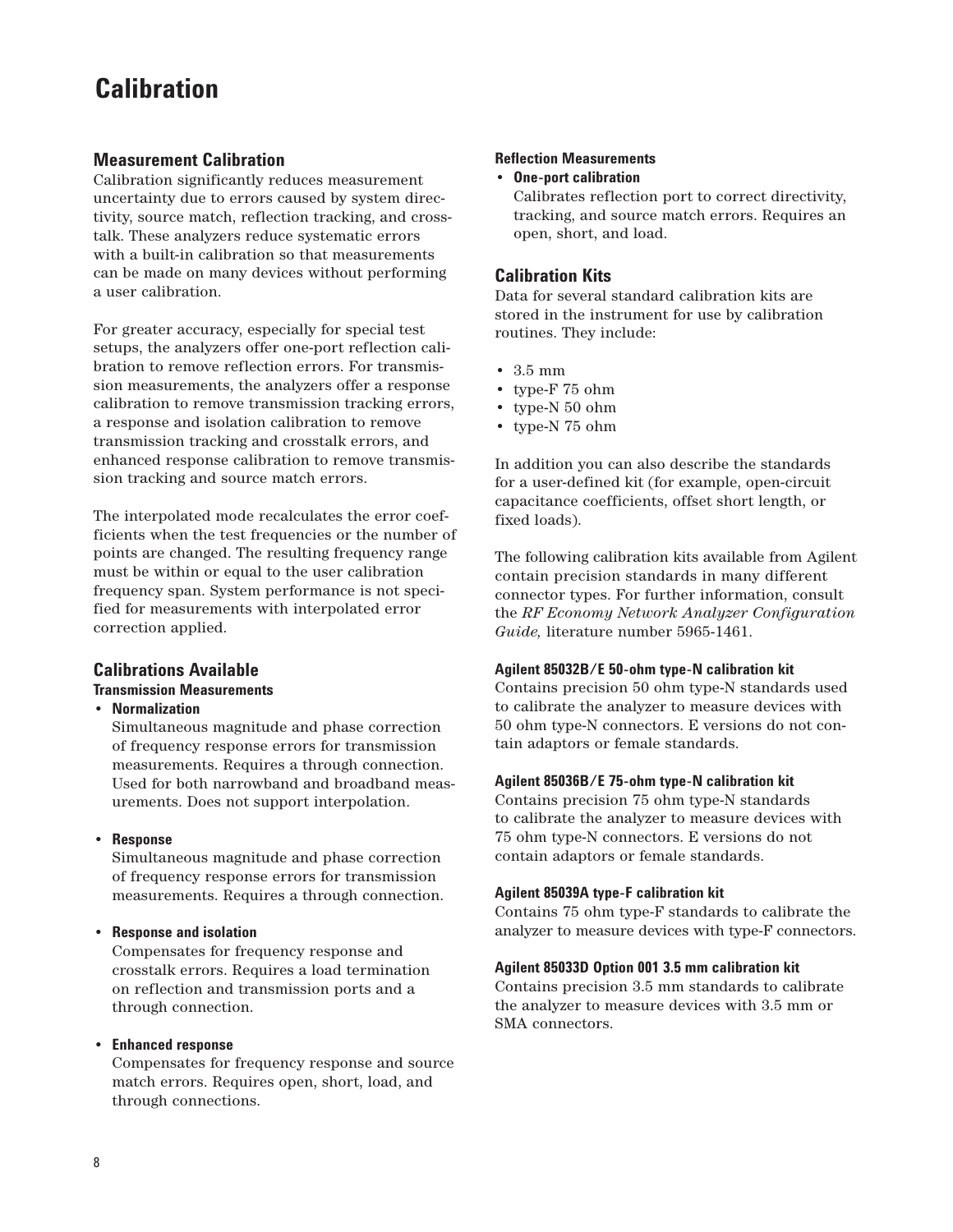## **Options**

## **Standard Options**

**75 ohms (Option 1EC)**  Provides 75 ohm system impedance.

## **Step attenuator (Option 1E1)**

This option adds a built-in 60 dB step attenuator, extending the source output power low-end range to –60 dBm.

## **IBASIC (Option 1C2)**

This option adds a resident IBASIC system controller, facilitating automated measurements, and control of other devices. Using keystroke recording for the simplest applications, or an optional keyboard to write complex control and calculation programs, IBASIC improves productivity by customizing your measurements.

## **AM delay (Option 1DA [50 ohm], 1DB [75 ohm])**

This option adds amplitude modulation group delay capability, which allows measurements of group delay through frequency-translation devices such as tuners or mixers. Using two external scalar detectors (Agilent 86200B or 86201B) and a power splitter (all included) this option measures group delay in any device that does not have limiting circuits, saturated amplifiers, or automatic gain control.

## **Fault location and structural return loss software (Option 100)**

For fully characterizing cable performance, this software package provides *both* fault location and structural return loss. Structural return loss is a special case of return loss measurements. Physical damage of cable, by handling or manufacturing process, causes reflections. Structural return loss occurs when these periodic reflections sum at halfwavelength spacing and reflect the input signal.

## **LAN (Option 1F7)**

This option adds a LAN interface and firmware to support data and control via direct connection to a 10 Base-T (Ethertwist) network. Both TCP/IP and FTP protocols are supported.

## **Special Options Switching test sets**

Switching test sets enhance productivity by allowing multiple measurements with a single connection to the device under test. They are available in several configurations. Please contact your Agilent sales representative for more information.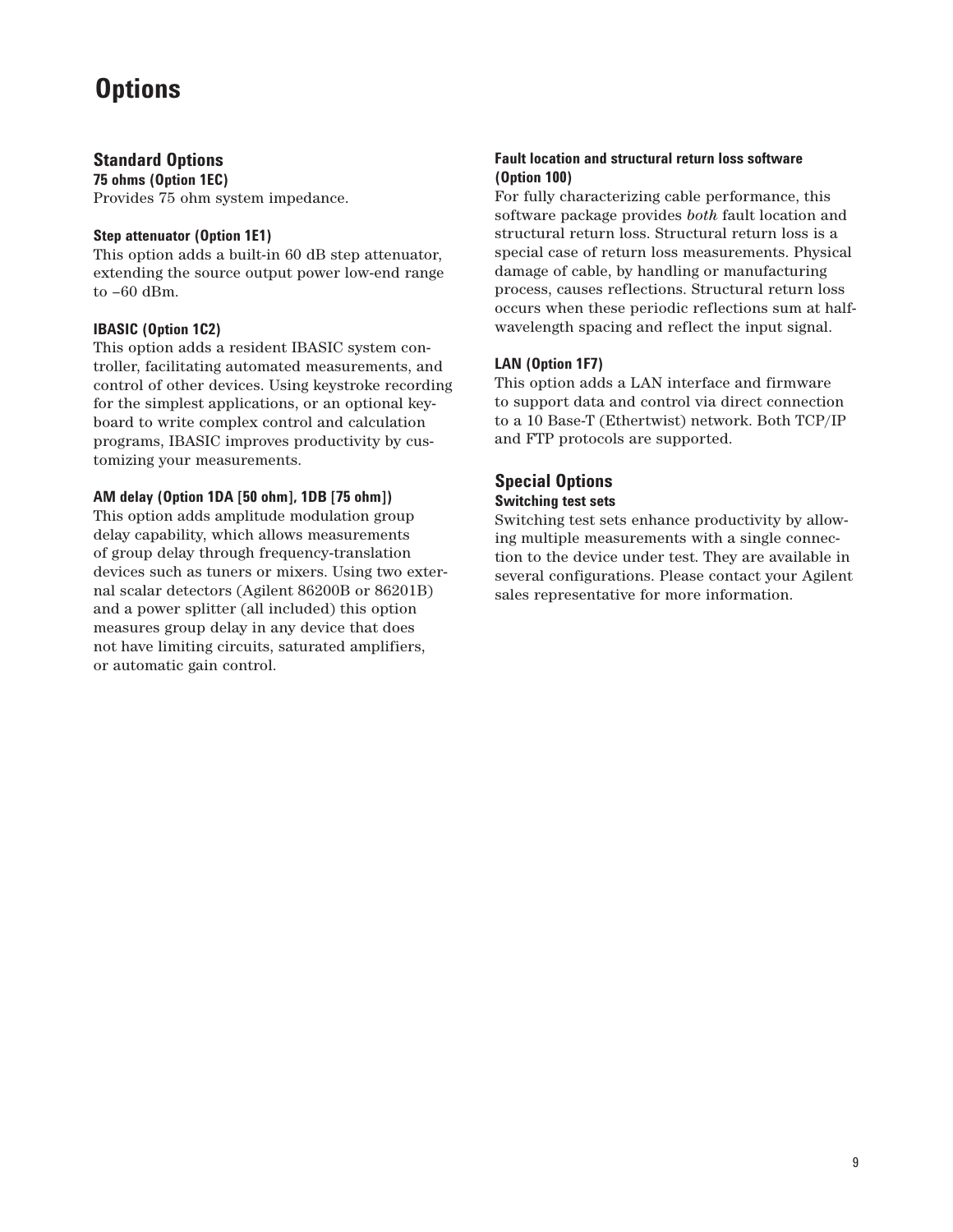## **General Characteristics**

## **Front Panel Connectors**

Connector type type-N female

Impedance 50 ohms (standard) 75 ohms (Option 1EC) Probe power  $+15V 200 mA$ –12.6V 250 mA

## **Rear Panel Connectors**

External reference 10 MHz, > –5 dBm,

50 ohm BNC

#### **Auxiliary input**

The auxiliary input measures the DC level at each sweep point. If the slew rate on this input exceeds 700 mV/msec, increased measurement errors will result.

| Calibrated range | $+10V$                        |
|------------------|-------------------------------|
| Accuracy         | $\pm$ (3 % of reading +20 mV) |
| Damage level     | $>15$ Vdc                     |

## **External trigger**

This normally high open-collector TTL line will under normal circumstances, output a negative pulse for each data point measured.

#### **Limit test output**

This normally high open-collector line is pulled low whenever a limit test fails.

## **User TTL input/output**

This open-collector line may be used to output a "high sweep" signal, as an input to trigger the "Fast Save/Recall" function, or it may be programmed as an input/output signal using IBASIC.

## **VGA video output**

Provides VGA compatible video signal.

## **GPIB**

Allows communications with compatible devices including external controllers, printers, plotters, and power meters.

#### **X and Y external detector inputs**

Provides for two external detector inputs. See the *Agilent 86200B and 86201B Data Sheet,* literature number 5962-9931E.

#### **Parallel port**

This 25-pin female connector is used with parallel (or Centronics interface) peripherals such as printers and plotters. It can also be used as a generalpurpose I/O port, with control provided by IBASIC.

#### **LAN**

This RJ-45 connector allows direct connection to a 10 Base-T (Ethertwist) network. TCP/IP protocol is supported.

#### **RS-232C**

This 9-pin male connector is used with serial peripherals such as printers and plotters.

#### **Mini-DIN keyboard**

This 6-pin-connector is used for adding an IBM PC-AT compatible keyboard for titles, remote frontpanel operation, and for IBASIC programming (Option 1C2).

#### **Line power**

47 to 60 Hz 115V nominal (90V to 132V) or 230V nominal (198V to 264V) 230 VA max. A third-wire ground is required.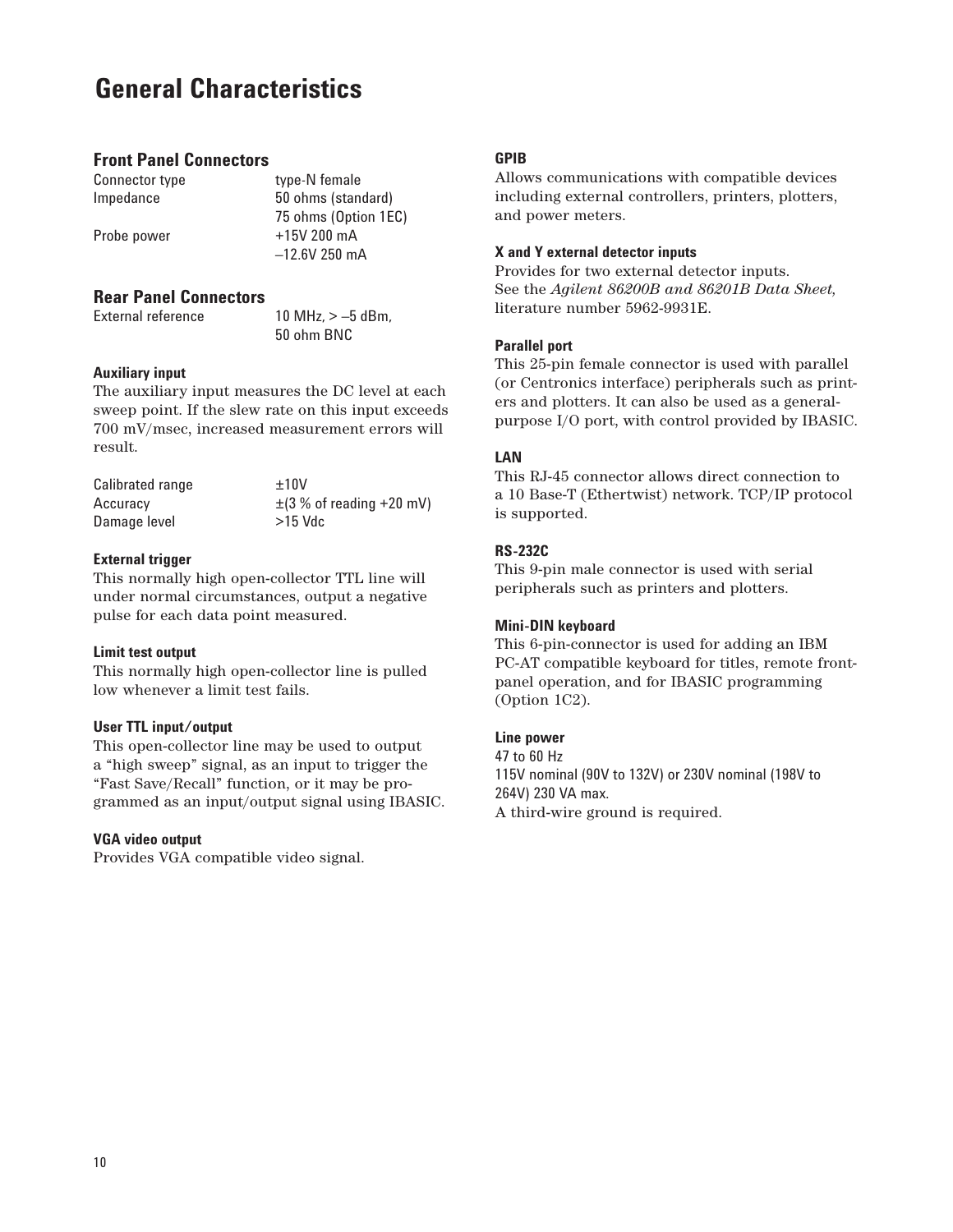## **Environmental Characteristics General conditions**

RFI and EMI susceptibility defined by CISPR Publication 11.

ESD (electrostatic discharge) should be minimized by the use of static-safe work procedures and an antistatic bench mat (such as an Agilent 92175T).

The sealed flexible rubber keypad protects key contacts from dust, but the environment should be as dust-free as possible for optimal reliability.

#### **Operating environment**

| $0^{\circ}$ to 55 $^{\circ}$ C |
|--------------------------------|
| 5% to 95% at 40 $^{\circ}$ C   |
| (noncondensing)                |
| 0 to 4.500 meters              |
| $(15,000 \text{ feet})$        |
|                                |

## **Storage conditions**

| $-40^{\circ}$ C to $+70^{\circ}$ C   |
|--------------------------------------|
| 0 to 90% relative at $+65^{\circ}$ C |
| (noncondensing)                      |
| 0 to 15.240 meters                   |
| $(50,000$ feet)                      |
|                                      |

## **Cabinet dimensions**

The following dimensions exclude front and rear panel protrusion: 179 mm H x 425 mm W x 514 mm D (7.0 in x 16.75 in x 20.25 in)

## **Weight**

| Net      | $20.5$ kg |
|----------|-----------|
| Shipping | 30 kg     |